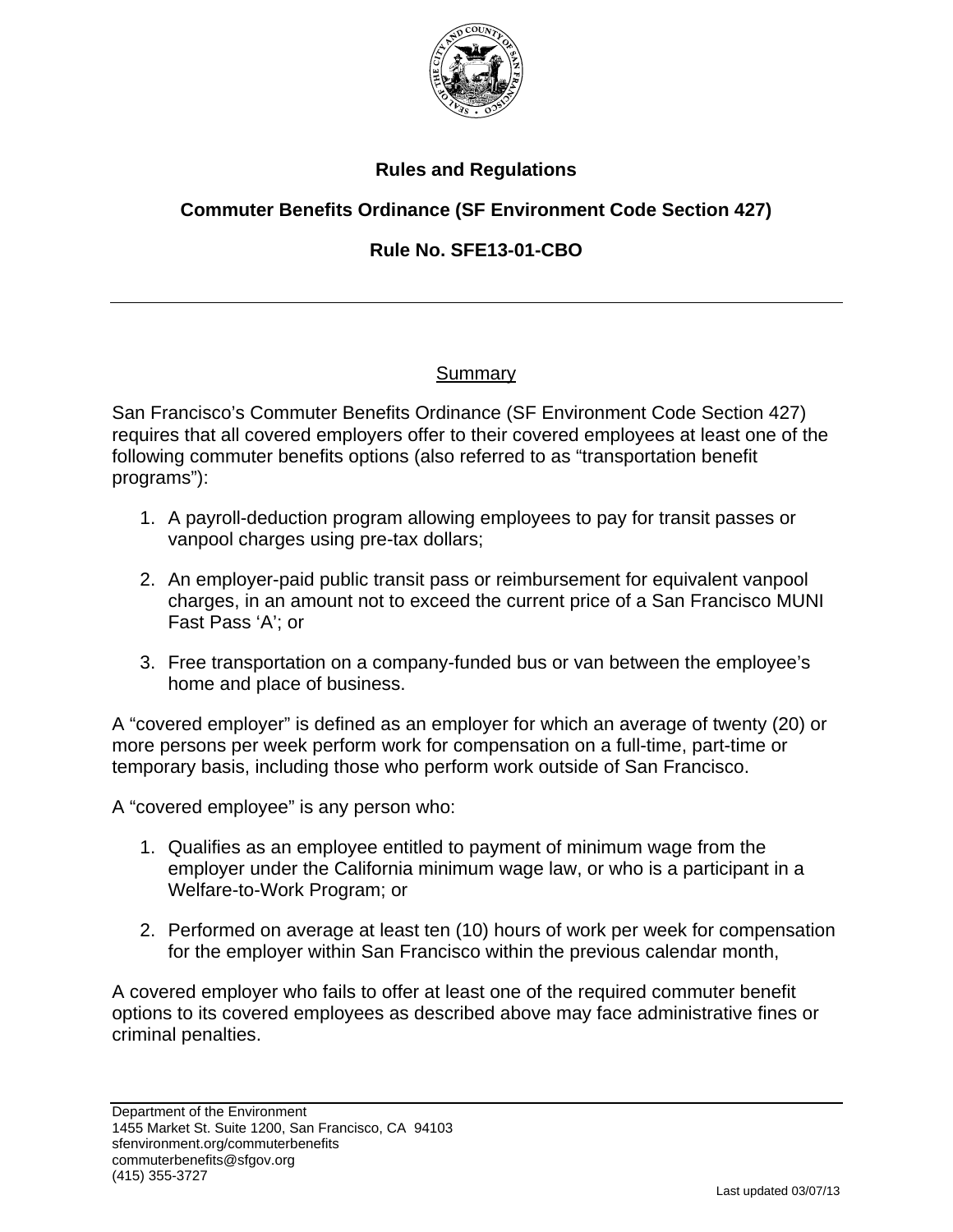Rules and Regulations, Commuter Benefits Ordinance (SF Environment Code Section 427) Page 2 of 20

Under the Ordinance, the San Francisco Department of the Environment ("SFE") is responsible for promulgating rules, regulations and forms implementing the Commuter Benefits Ordinance, and for enforcement of its provisions. The SFE has the authority to investigate and monitor compliance with the Ordinance and to seek penalties for its violation.

SFE Director, or his or her designee, and other City employees and agents or designees authorized to assist in the administration and enforcement of the requirements of this Ordinance shall have the right to: inspect employment sites; access workers and other witnesses; and audit employer records as reasonably necessary to determine compliance with the Ordinance, including, but not limited to, audits of payroll records and employee paychecks.

## Administrative Complaint Procedure

## **I. Investigation**

SFE will follow this procedure when it receives a complaint that an employer has violated the Commuter Benefits Ordinance.

- A. The SFE Director, or his or her designee, shall have sole authority over the administration of the complaint procedure. This procedure shall include, but is not limited to, the following:
	- 1. Any person may file a complaint alleging one or more violations of this Ordinance;
	- 2. Before beginning to investigate the complaint, the SFE Director, or his or her designee, shall determine if the allegations of the complaint are sufficient on their face to constitute a potential violation, and, based on that assessment, shall either reject the complaint or proceed with an investigation;
	- 3. If the SFE Director, or his or her designee, determine at any time that the allegations contained in the complaint are without merit, the SFE Director, or his or her designee, shall reject the complaint and notify the complainant; and
	- 4. If, after investigation, the SFE Director, or his or her designee, finds that any allegations in the complaint have merit, they may proceed with the next steps of the complaint process.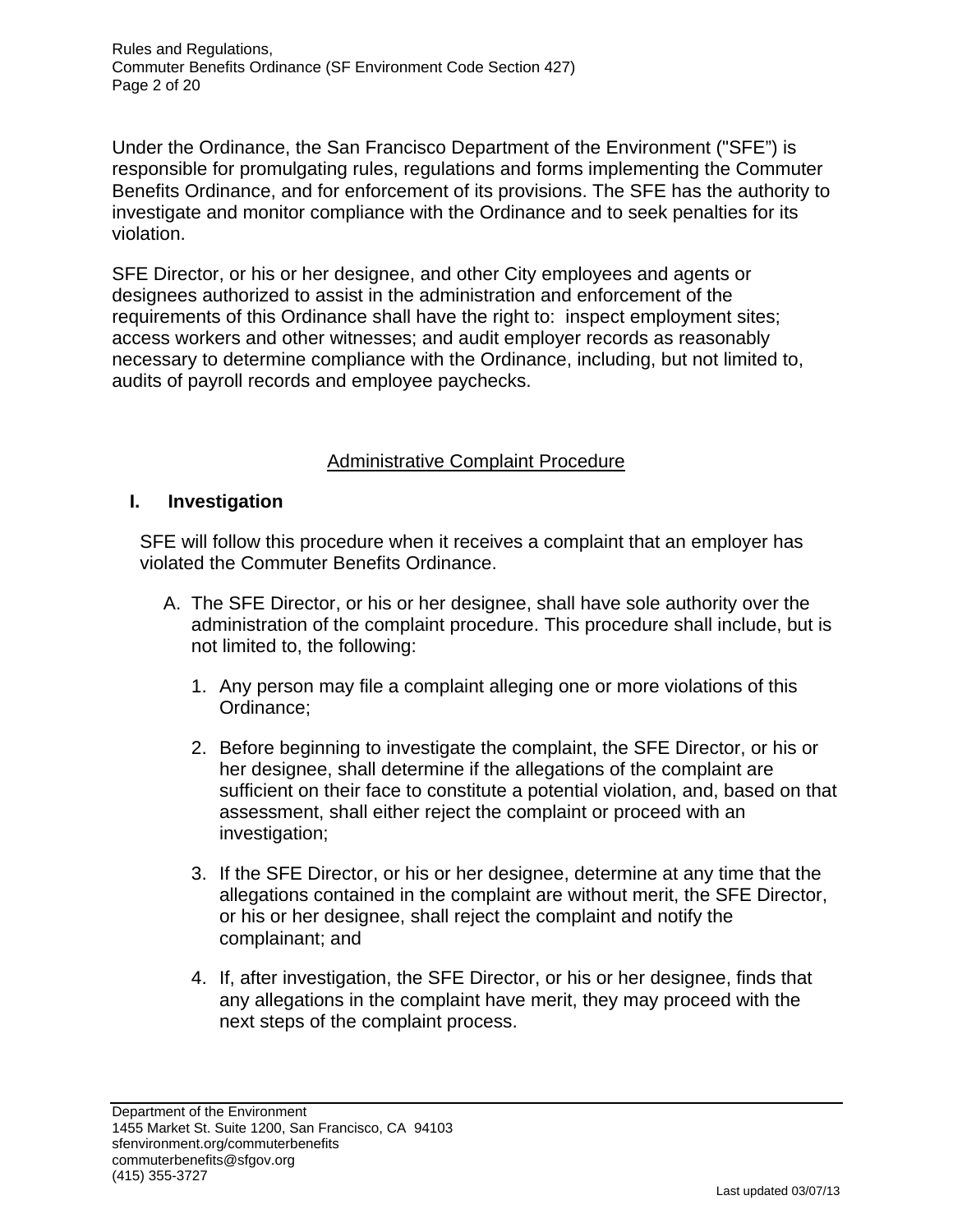Rules and Regulations, Commuter Benefits Ordinance (SF Environment Code Section 427) Page 3 of 20

> B. Nothing in this complaint procedure shall preclude the SFE Director, or his or her designee, from initiating or proceeding with an investigation on its own authority.

## **II. Notification and Enforcement**

## A. Warning Letters to Non-Complying Employers

If the SFE Director, or his or her designee, determines that an employer may have violated or is not in compliance with the Ordinance, the SFE Director, or his or her designee, shall issue a written warning of the determination to the employer. The SFE Director, or his or her designee, shall give the employer at least ninety (90) calendar days from the date of notification to come into compliance.

- 1. Issuance of Warning. The SFE Director, or his or her designee, will first issue a written warning wherever it determines that a San Francisco employer has violated or is violating the Ordinance. The SFE Director, or his or her designee, shall serve the warning by either personal delivery or deposit in the United States Mail, first class, in a sealed envelope postage prepaid. Service shall include a declaration under penalty of perjury setting forth the date of personal delivery or, for service by mail, the date of deposit in the mail. Service by personal delivery shall be deemed complete on the date of the delivery. Service by mail shall be deemed complete on the date of deposit in the mail.
- 2. Contents of Warning. The warning shall include the following information:
	- a. The name of the employer to whom the warning is issued;
	- b. Identification of the provision of the Ordinance violated;
	- c. A description of the condition or circumstances constituting the violation, including the address or location and date of the violation; and,
	- d. The date the warning is issued and the name, address and signature of the SFE Director, or his or her designee.
- 3. Additional Warning. If a employer does not correct the violation during the ninety (90) day warning period or demonstrate to the SFE Director, or his or her designee, that the alleged violations did not occur or are otherwise unfounded, the SFE Director, or his or her designee, may, but is not required to, issue additional warnings and otherwise continue informal efforts to obtain compliance, at 30, 60 and 90 days after the initial warning. These supplemental warnings may, at the Director's discretion, be delivered by email rather than United States mail.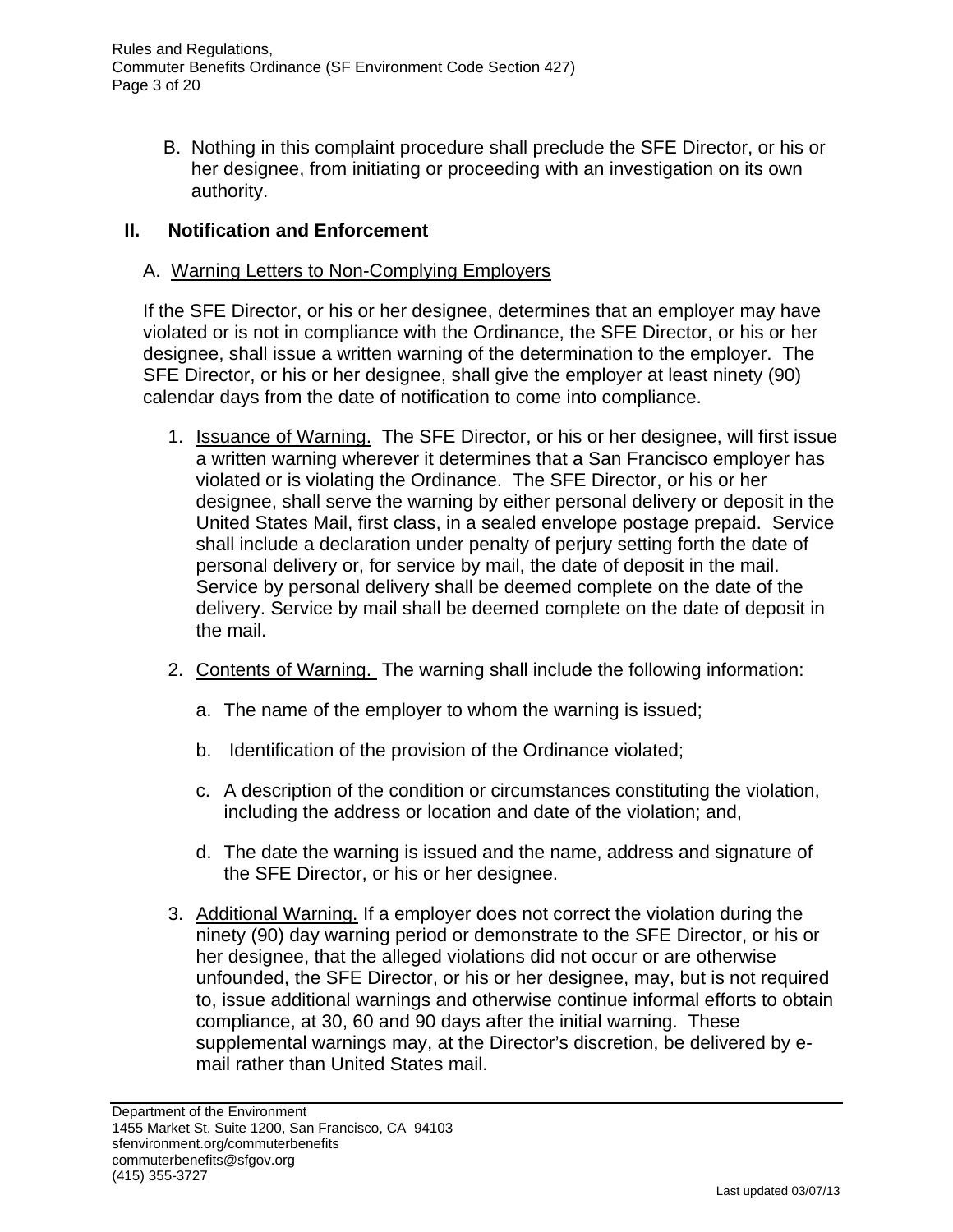## B. Imposition of Sanctions or Referral

If the employer does not correct the violation during the ninety (90) day warning period, the SFE Director, or his or her designee, may, in his or her sole discretion, issue an administrative citation imposing the penalties and enforcement costs as provided by the Ordinance. The Director shall serve the citation as provided in Section II(A)(1), above.

The Director may also refer the violation to the District Attorney for possible criminal enforcement. Violation of the Ordinance may be punished as an infraction. If convicted, the violator may be punished by: (1) a fine not exceeding \$100.00 for a first violation; (2) a fine not exceeding \$200.00 for a second violation within the same year; and (3) a fine not exceeding \$500.00 for each additional violation within the same year.

## C. Imposing Penalty by Administrative Citation.

 The provisions of Chapter 100 of the San Francisco Administrative Code, as amended, shall govern the amount of administrative fines to be charged and the procedures for imposition, enforcement, collection, and administrative review of administrative citations issued to enforce the Commuter Benefits Ordinance. (A current copy of Chapter 100 is attached to this Rule for the reader's convenience.) For purposes of this Rule, "charging official" shall mean the SFE Director, or his or her designee, "violation" shall mean a violation of the Commuter Benefits Ordinance, and "violator" shall mean the cited employer.

 The amount of the fine for violation of the Commuter Benefits Ordinance, to be set by the SFE Director, or his or her designee, and specified in the administrative citation, shall be (1) up to \$100.00 for a first violation of the ordinance; (2) up to \$200.00 for a second violation of the ordinance within one year of the date of the first violation; and (3) up to \$500.00 for each additional violation of the ordinance within one year of the date of a second or subsequent violation. It shall be SFE's policy not to issue an administrative citation for a second, third, or subsequent violation until at least 90 days have passed since the issuance of the preceding citation.

## Interpretive Regulations and Guidelines

SFE adopts the following regulations and guidelines under the Ordinance, which authorizes the SFE Director, or his or her designee, to "promulgate rules and regulations to implement the [Commuter Benefits Ordinance]."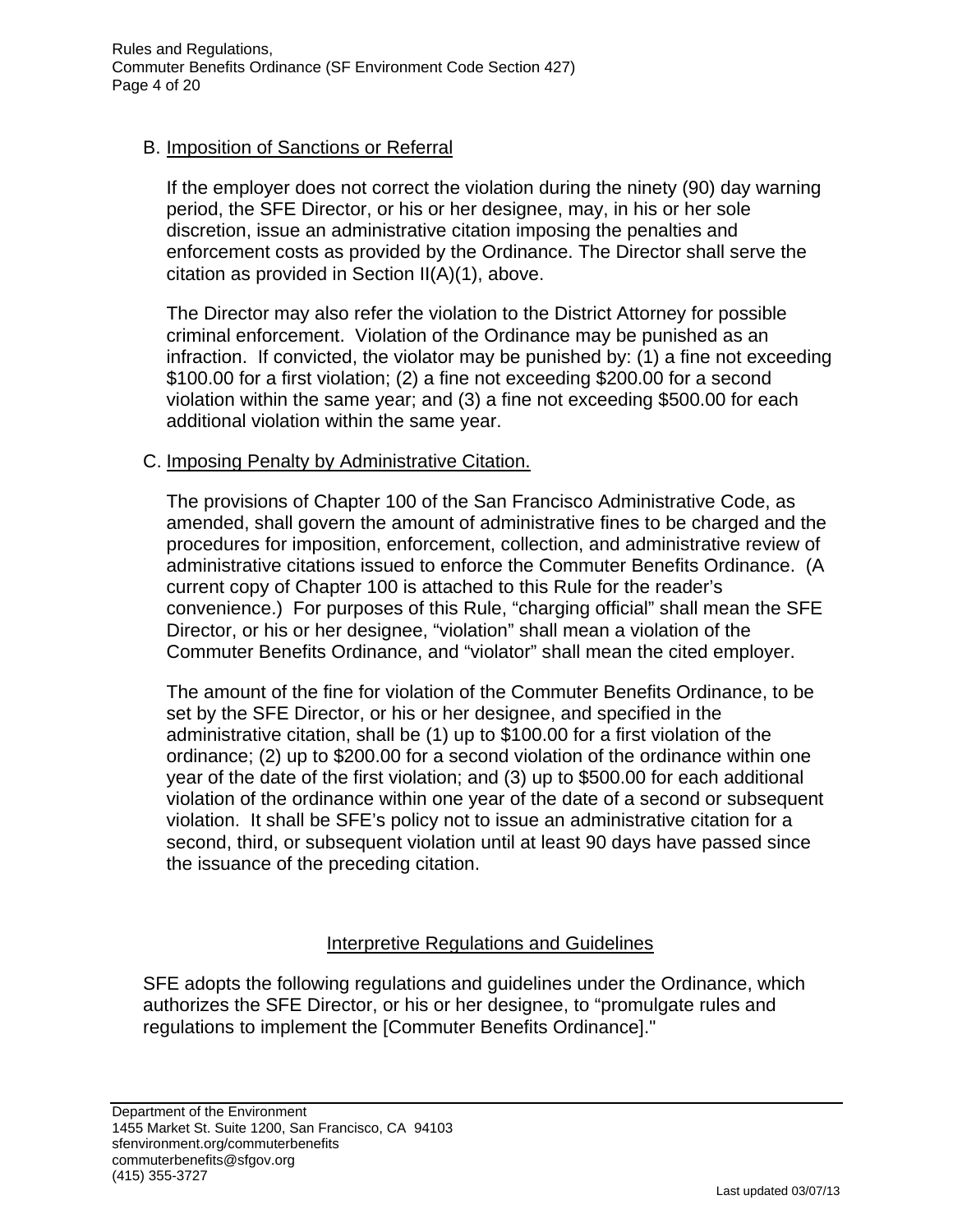Rule 1. Covered employers shall provide information to the City regarding transportation benefits offered on an annual basis. Such information shall be provided on the Commuter Benefits Annual Compliance Reporting Form (Appendix A). The Commuter Benefits Annual Compliance Reporting Form may be completed online at CommuterBenefits.org.

Rule 2. Covered employers shall keep a signed copy of the Employer Waiver Form (see Appendix B) for every employee who waives participation in a commuter benefits program. Waivers must be kept for a period of four years from the date the employee signs the waiver form.

Rule 3. New San Francisco employers must establish a commuter benefits program within 90 days of registration with the City's Treasurer/Tax Collector.

Rule 4. For purposes of determining whether an employee whose work hours fluctuate from week to week is a covered employee under Environment Code Section 427(a)(3), eligibility will be determined based on the average number of hours worked per week during the applicable month. Employers may divide an employee's total hours worked in a month by four (4) weeks to obtain average weekly hours.

Melanie Nu

\_\_\_\_\_\_\_\_\_\_\_\_\_\_\_\_\_\_\_\_\_\_\_\_

Melanie Nutter **Director** San Francisco Department of the Environment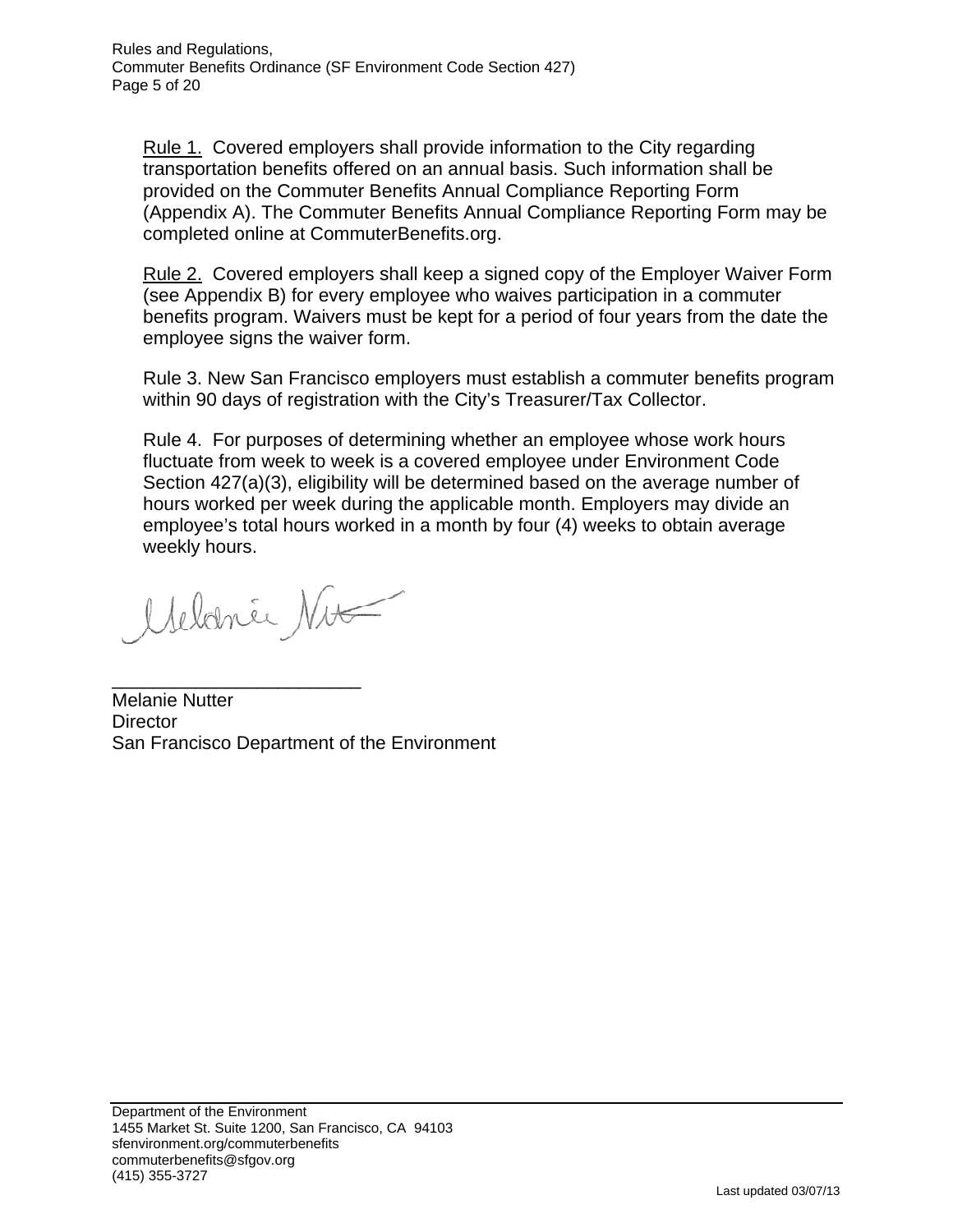#### **San Francisco Administrative Code**

#### **Chapter 100: Procedures Governing The Imposition Of Administrative Fines**

#### **SEC. 100.1. FINDINGS AND SCOPE OF CHAPTER.**

 (a) The City and County of San Francisco (the "City") has a significant interest in encouraging compliance with its laws. To that end, City Codes often include a variety of remedies, including the right of City departments to issue citations to violators and to require such persons to pay an administrative fine.

Moreover, the imposition of administrative fines is not intended to be punitive in nature, but is instead intended to compensate the public for the injury and damage caused by the prohibited conduct. The fines are intended to be reasonable and not disproportionate to the damage or injury to the City and the public caused by the prohibited conduct.

 (c) To date, the City has not enacted an ordinance establishing standard procedures for the imposition, enforcement, collection, and administrative review of administrative citations and fines for violation of City ordinances. Rather, the Board has enacted a variety of ordinances authorizing administrative fines but has included separate procedures in each ordinance.

 (d) The Board adopts this Chapter to provide standard procedures for the imposition, enforcement, collection, and administrative review of administrative citations and fines. However, the Board recognizes that these procedures may not be appropriate to use in whole or in part for all City ordinances. Therefore, this Chapter applies only to citation procedures set forth in an ordinance that incorporates this Chapter, subject to any exceptions provided in that ordinance.

 (e) The procedures set forth in this Chapter are adopted pursuant to Government Code Section 53069.4 which governs the imposition, enforcement, collection, and administrative review of administrative citations and fines by local agencies, and pursuant to the City's home rule power over its municipal affairs.

 (f) The determination by the City to impose, enforce, collect and provide administrative review of administrative fines pursuant to this Chapter is solely at the City's discretion and is only one option available to the City to seek redress for the violation of its ordinances. By adopting this Chapter, and subsequent legislation incorporating the procedures in this Chapter, the Board does not intend to limit the ability of the City to use any other remedy, civil or criminal, which may be available in a particular case. The City may use the procedures set forth in this Chapter as an alternative to, or in conjunction with, any other available remedy.

(g) In compliance with Government Code Section 53069.4(a)(2), if an ordinance pertains to building, plumbing, electrical, or other similar structural or zoning issues, the ordinance shall provide a reasonable period of time for a person responsible for a continuing violation of the ordinance to correct or otherwise remedy the violation prior to imposition of administrative fines, unless the violation creates an immediate danger to health or safety.

#### **SEC. 100.2. DEFINITIONS.**

The following definitions shall apply to this Chapter.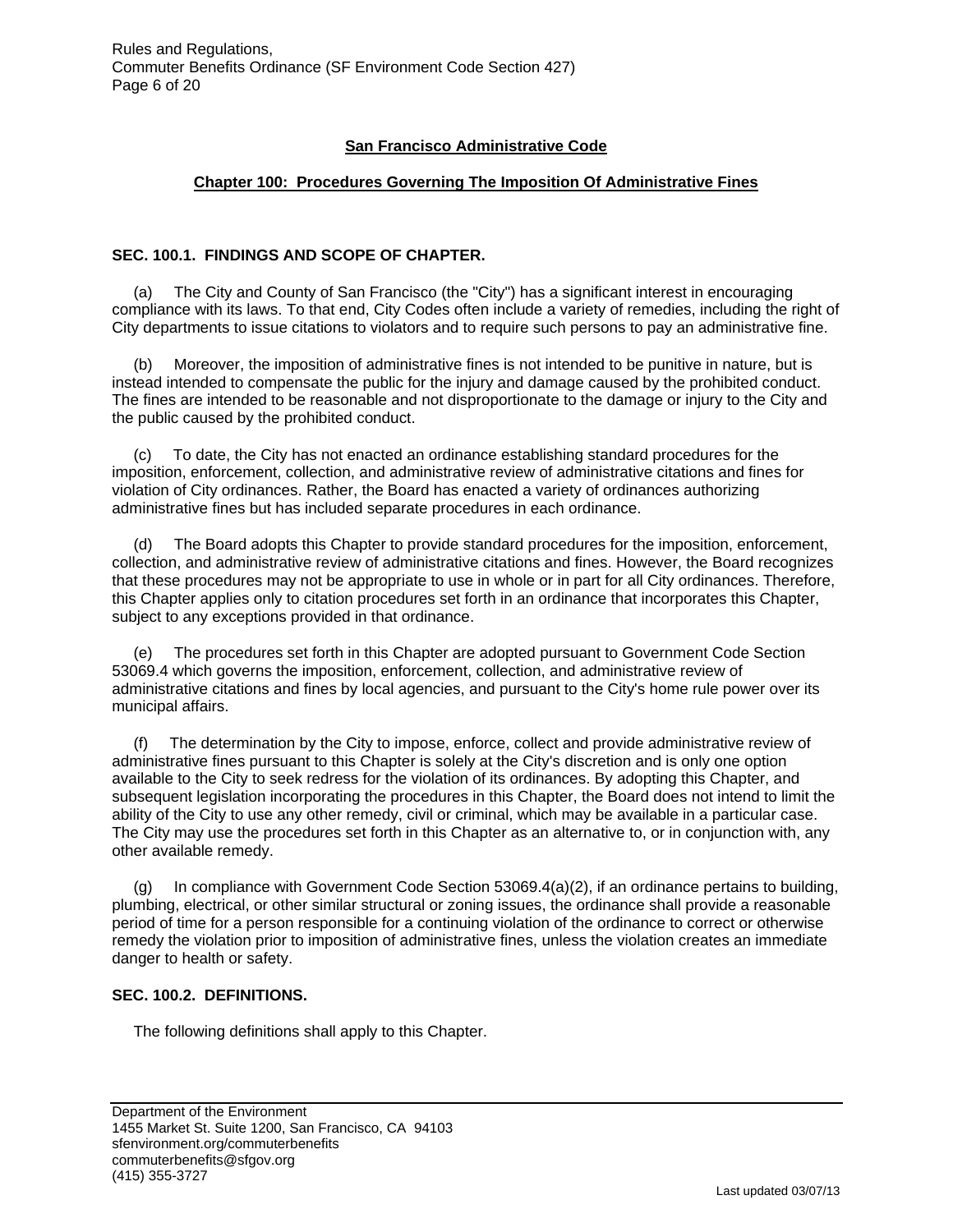(a) "Charging official" means a City officer or employee with authority to enforce the ordinance for which citations may issue or a person designated by the charging official to act on his or her behalf.

 (b) "Citation" means an administrative citation issued pursuant to this Chapter stating that the charging official has determined that there has been a violation of one or more provisions of a City ordinance, which ordinance incorporates this Chapter in whole or in part.

 (c) "Controller" means the Controller for the City and County of San Francisco or a person designated by the Controller to act on his or her behalf.

 (d) "Fine" means the dollar amount of the administrative fine that the person cited is required to pay for violation of an ordinance as set forth by the charging official in the citation.

 (e) "Person" means a natural person, firm, association, organization, partnership, business trust, company, corporation, limited liability company, joint venture, or club, or its manager, lessee, agent, servant, officer or employee.

 (f) "Serve" or "service" means either personal delivery or deposit in the United States Mail, first class, in a sealed envelope postage prepaid. Service shall include a declaration under penalty of perjury setting forth the date of personal delivery or, for service by mail, the date of deposit in the mail. Service by personal delivery shall be deemed complete on the date of the delivery. Service by mail shall be deemed complete on the date of deposit in the mail.

 (g) "Violation" means a violation of an ordinance for which the charging official has authority to issue a citation.

#### **SEC. 100.3. ISSUANCE AND SERVICE OF CITATIONS.**

 (a) (1) Whenever a charging official determines that a violation of an ordinance for which that official has enforcement authority has occurred, the charging official may issue and serve a citation on any person responsible for the violation.

 (2) Where there is a nexus between the violation and real property located in the City as set forth in Section 100.4, the charging official may also provide notice of the citation to the owner of the real property as provided in Section 100.4. The City may not impose a lien on the property under Section 100.7(b) unless the charging official provides this notice.

(b) The citation shall contain the following information:

(1) The name of the person to whom the citation is issued;

 (2) Identification of the provision or provisions of the ordinance violated. The charging official may issue a single citation for multiple violations of an ordinance or for violation of multiple provisions of an ordinance;

 (3) A description of the condition or circumstances constituting the violation(s), including the address or location and date of the violation;

(4) The amount of the fine imposed for each violation;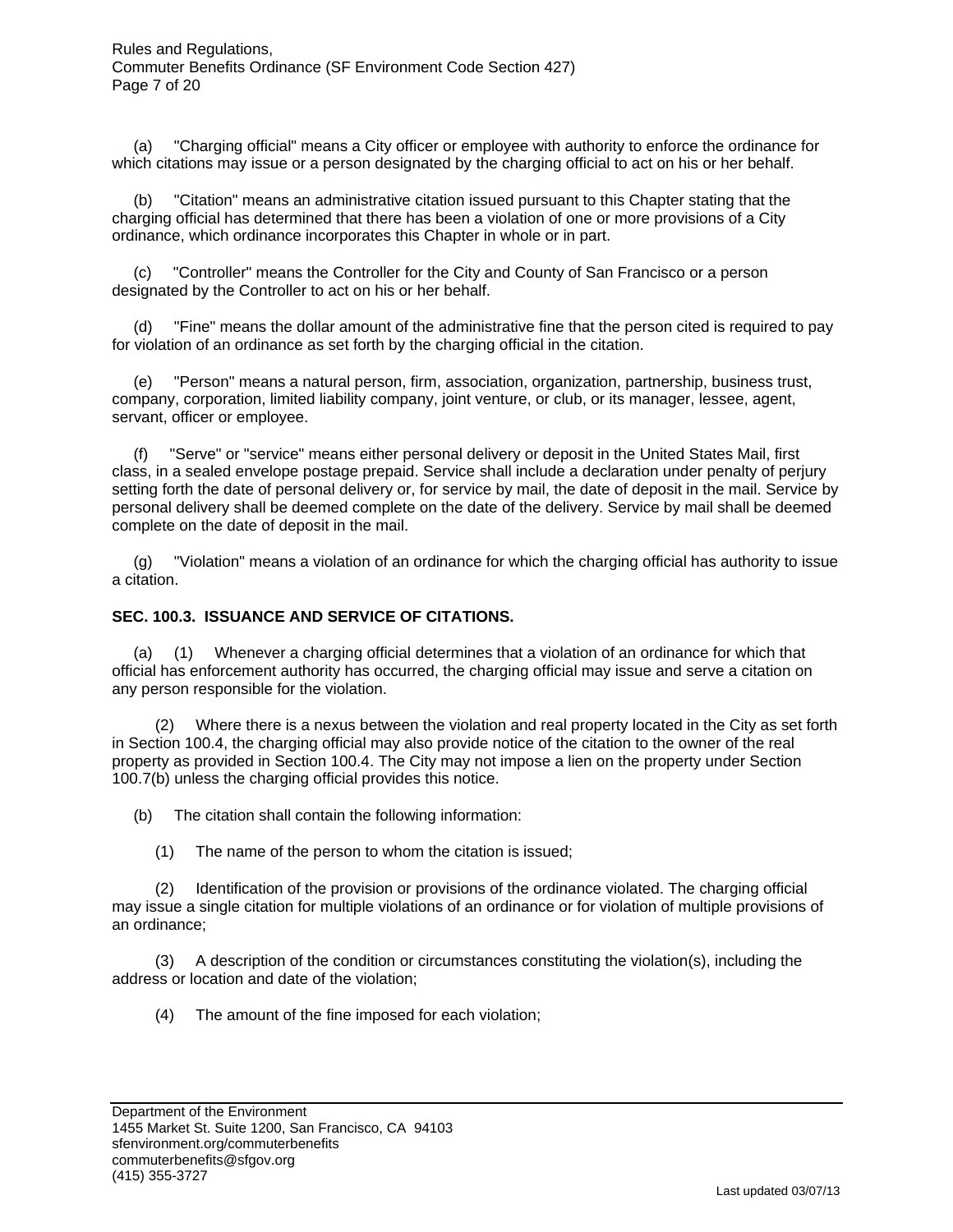Rules and Regulations, Commuter Benefits Ordinance (SF Environment Code Section 427) Page 8 of 20

 (5) The date by which the fine must be paid, the procedure for making payment (including to whom payment must be made and acceptable forms of payment), and the consequences of the failure to pay;

 (6) The right to seek administrative review of the citation by filing an appeal with the Controller within 30 days of the date that the citation is served and notice that the failure to appeal will make the issuance of the citation a final action by the City for which there is no further administrative review and no judicial review; and

(7) The date the citation is issued and the name and signature of the charging official.

 (c) When serving a citation, the charging official shall also serve a form for appealing the citation pursuant to the procedure as set forth in Section 100.9. The form shall be prescribed by the Controller and shall include a description of the procedure for seeking administrative review of the citation, including the deadline for filing the appeal and the requirement in Section 100.9 that the person appealing either deposit the amount of the fine set forth in the citation or file an application for an advance deposit hardship waiver. The appeal form shall require the appellant to provide a mailing address, a street address, a telephone number, and any other contact information that the Controller determines appropriate. The failure by the charging official to serve the appeal form with the citation shall not invalidate the citation or require any change in the procedures provided in this Chapter.

#### **SEC. 100.4. NOTICE TO OWNER OF REAL PROPERTY.**

 (a) Where there is a nexus between the violation and real property located in the City, the charging official may provide notice of the citation to the owner of the real property as set forth in this Subsection and that unpaid fines for the citations may become a lien on the property. If the charging official gives this notice, the official shall do so within three City business days of service of the notice on the person cited.

(1) Post one copy of the citation in a conspicuous place upon the building or real property.

(2) Serve one copy of the citation on each of the following:

 (A) The person, if any, in real or apparent charge or control of the premises or property involved;

(B) The owner of record.

 (b) When serving a copy of the citation as provided in Subsection (a)(2), the charging official shall include written notice of the following:

 (1) That the owner of the property has the right to seek administrative review of the citation by filing an appeal with the Controller within 30 days of the date of service of the notice to the property owner.

 (2) That the failure by all persons authorized to appeal the citation under this Chapter to file such an appeal will make the issuance of the citation a final action by the City as to all such persons, for which there is no further administrative review and no judicial review.

 (c) For purposes of this Chapter, there is a nexus between a violation and real property where an activity or condition on the real property has caused, contributed to, or been a substantial factor in causing, the violation.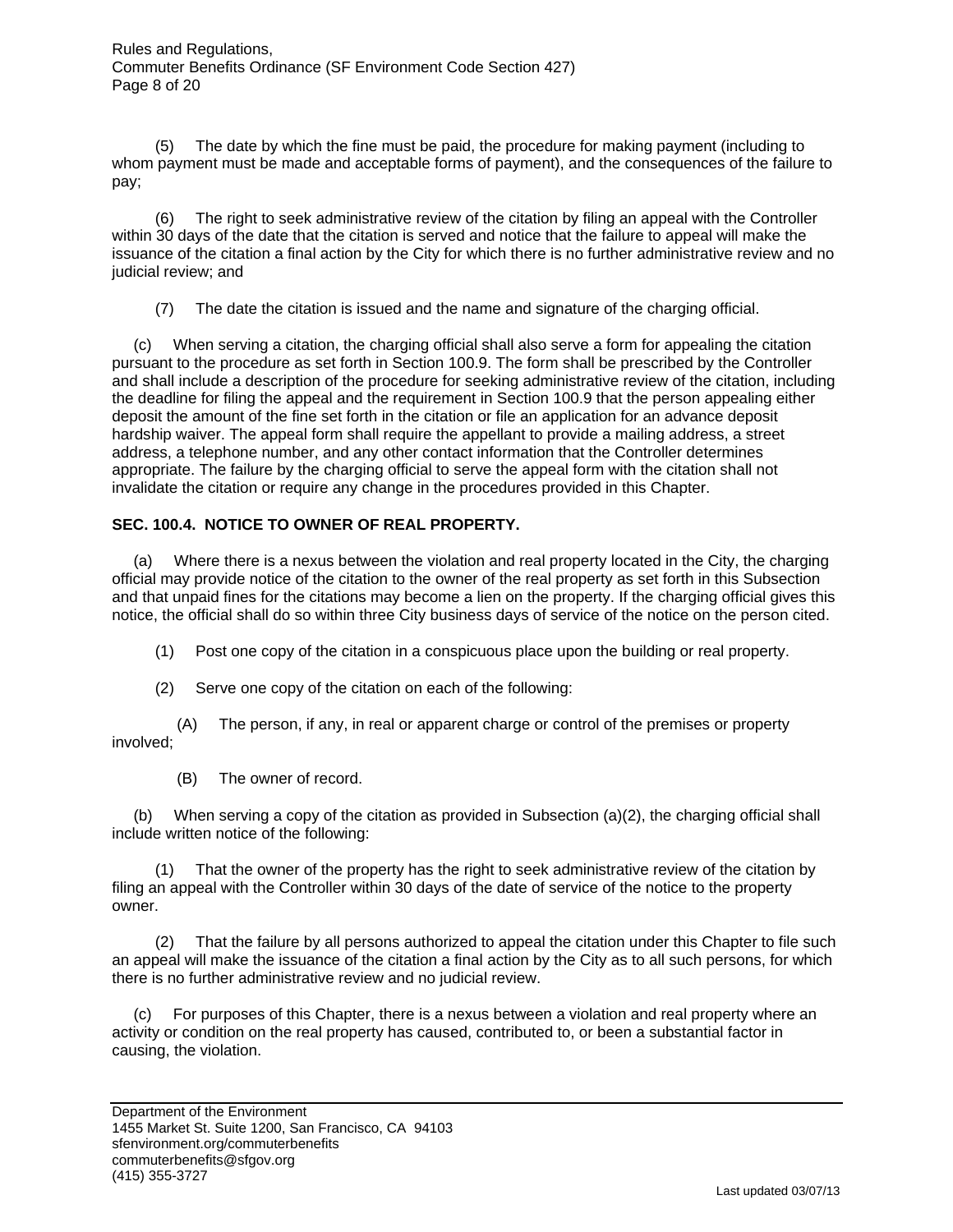(d) The City may not impose a lien on the property under Section 100.7(b) unless the charging official provides notice to the property owner as set forth in this Section.

#### **SEC. 100.5. DETERMINATION OF THE AMOUNT OF THE ADMINISTRATIVE FINE WHEN THE CITATION IS ISSUED.**

 (a) Unless the ordinance under which the citation is issued otherwise provides, the amount of the fine set by the charging official shall be governed by this Section:

 (1) The amount of the fine for violation of an ordinance that also makes violation an infraction shall be (1) up to \$100.00 for a first violation of the ordinance; (2) up to \$200.00 for a second violation of the same ordinance within one year of the date of the first violation; and (3) up to \$500.00 for each additional violation of the same ordinance within one year of the date of a second or subsequent violation.

 (2) The amount of the fine for violation of an ordinance that also makes violation a misdemeanor shall be up to \$1000.00.

 (3) The amount of the fine for violation of an ordinance that does not provide for a criminal penalty shall be up to \$1000.00.

 (4) In determining the amount of the fine, the charging official may take any or all of the following factors into consideration:

- (A) The duration of the violation;
- (B) The frequency, recurrence and number of violations by the same violator;
- (C) The seriousness of the violation;
- (D) The good faith efforts of the violator to correct the violation;
- (E) The economic impact of the fine on the violator;
- (F) The injury or damage, if any, suffered by any member of the public;
- (G) The impact of the violation on the community;
- (H) The amount of City staff time, which was, expended investigating or addressing the violation;
	- (I) The amount of fines imposed by the charging official in similar situations;
	- (J) Such other factors as justice may require.

#### **SEC. 100.6. WHEN FINES DUE; PAYMENT OF FINE; LATE PAYMENT FEE; NOTICES BY CHARGING OFFICIAL.**

 (a) The citation shall set forth the date by which the fine is required to be paid, which date shall allow at least 30 days for payment from the date that the citation is served. The fine shall be due and payable on or before the date set forth in the citation, unless the person cited has filed a timely appeal in compliance with the requirements of Section 100.9.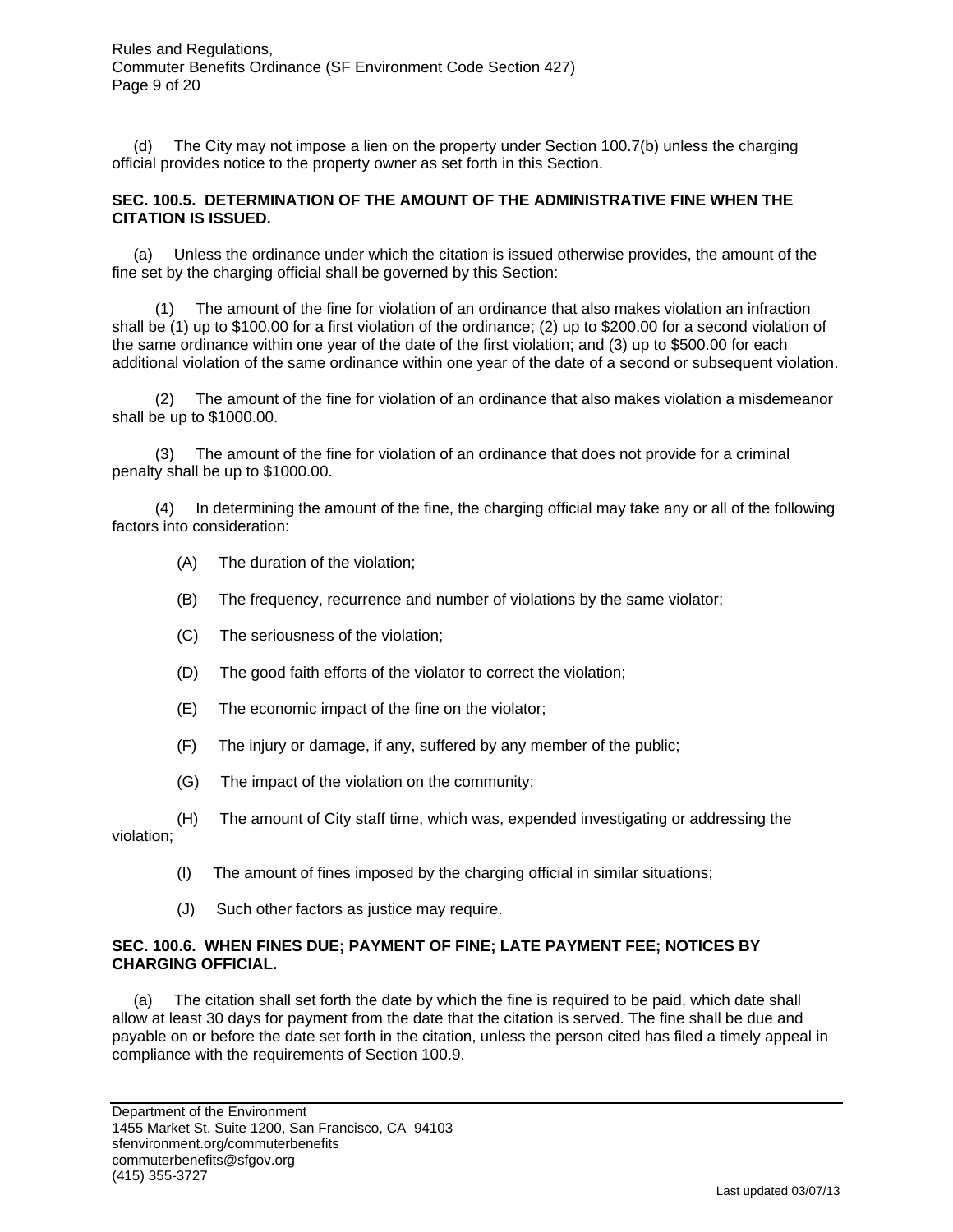Rules and Regulations, Commuter Benefits Ordinance (SF Environment Code Section 427) Page 10 of 20

 (b) The due date for fines set forth in citations for which an appeal has been filed under Section 100.9 are due and payable on the date required under Sections 100.9(c)(2) and (d) and 100.14(b).

 (c) Fines that remain unpaid 30 days after the due date shall be subject to a late payment penalty of 10 percent plus interest at the rate of 1 percent per month on the outstanding balance, which shall be added to the penalty amount from the date that payment is due.

 (d) All fines and late payment fees shall be payable to the City and deposited in the City's general fund, unless the payment is made pursuant to an ordinance that provides otherwise.

 (e) If the fine is unpaid by the date that it is due under this Chapter, the charging official shall serve notice within 30 days of the delinquency that fines not paid by the due date are subject to a late payment penalty as provided in Subsection (c). Where there is a nexus between the violation and real property against which the City may impose a lien for non-payment of the citation as provided in Section 100.7(b), the charging official may serve notice to the owner of such property that the person cited has not timely paid the citation and that the charging official may initiate proceedings to make the amount due and all additional authorized costs and charges, including attorneys fees, a lien on the property. If the charging official does not provide the notice set forth in this Subsection, the City may not impose a lien on the property under Section 100.7(b).

#### **SEC. 100.7. REMEDIES AVAILABLE TO CITY FOR NON-PAYMENT OF FINES; LIENS.**

 (a) The amount of any fine not paid within the time required under this Chapter, including the amount of any applicable late payment charges, constitutes a debt to the City. The City may file a civil action or pursue any other legal remedy to collect such money. In any civil action to obtain payment of the fine, and any late payment penalties, the City shall be entitled to obtain a judgment for the amount of the unpaid fines and penalty payments and, in addition, for the costs and attorneys' fees incurred by the City in bringing any civil action to enforce the provisions of this Section.

 (b) Where there is a nexus between the violation and real property located in the City as defined in Section 100.4(c), the charging official may initiate proceedings to make the payment amount due and all additional authorized costs and charges, including attorneys' fees, a lien on the property. Such liens shall be imposed in accordance with San Francisco Administrative Code Sections 10.230— 10.237, or any successor provisions. Before initiating lien proceedings, the charging official shall send a request for payment under San Francisco Administrative Code Section 10.230A.

#### **SEC. 100.8. RIGHT TO APPEAL.**

 Any person who has been served with a citation, including property owners who receive notice of the citation under Section 100.4, may seek administrative review of the citation by filing an appeal with the Controller as provided in Section 100.9. The grounds for any such appeal shall be that there was no violation of the ordinance for which the citation was issued or that the person cited did not commit the violation.

#### **SEC. 100.9. APPEAL PROCEDURE; APPOINTMENT OF HEARING OFFICER.**

 (a) Any person who seeks the administrative review of a citation may file an appeal no later than 30 days from the date of service of the citation. An appeal shall be deemed filed on the date that the Controller receives it. At the time that the appeal is filed, the appellant must either deposit with the Controller the full amount of the fine required under the citation or must file an application for an advance deposit hardship waiver, as set forth in Section 100.13. The Controller shall promptly send notice to the charging official of an appeal filed in compliance with this Subsection.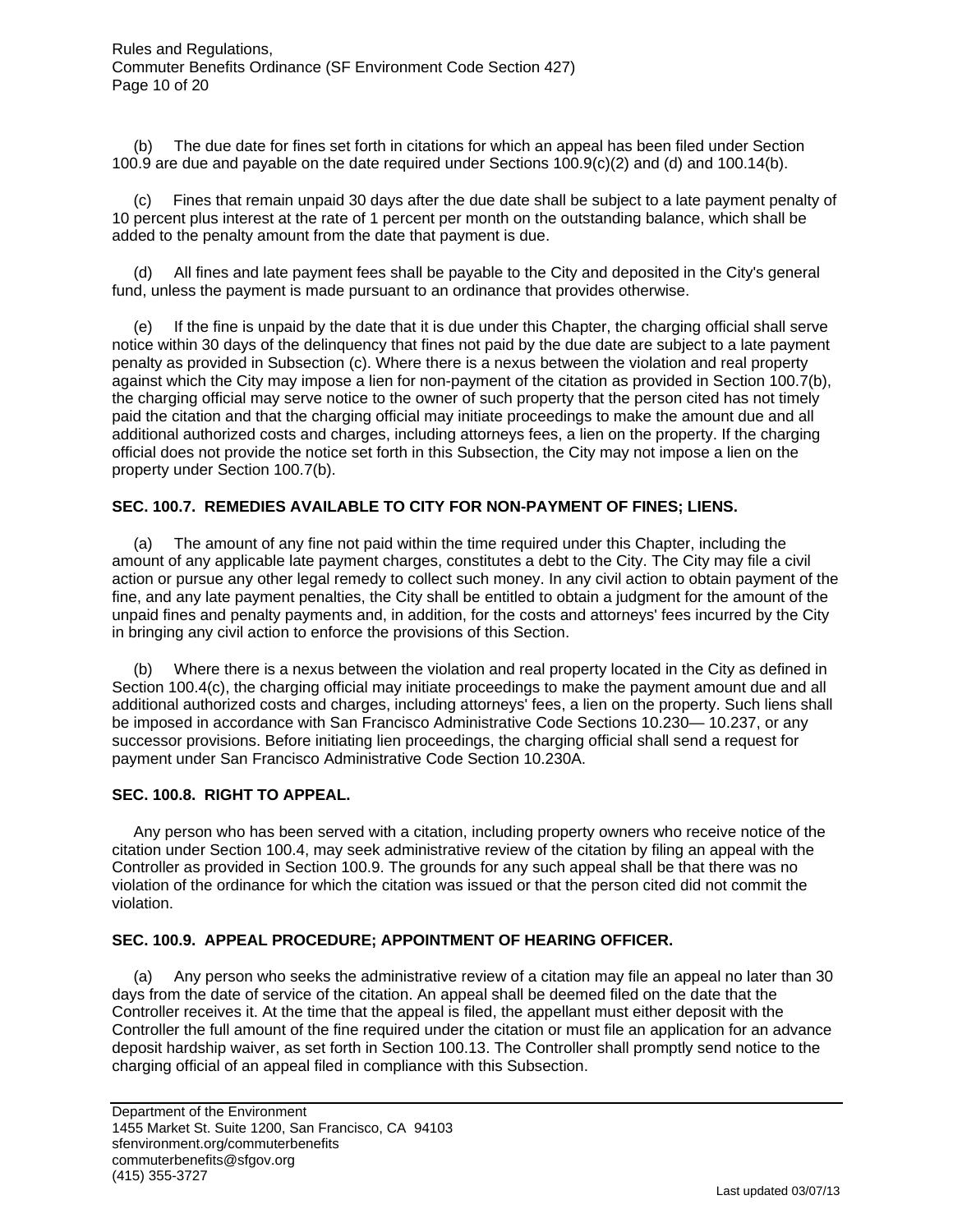(b) The Controller shall take the following actions within 10 days of receiving an appeal filed with the deposit required in Subsection (a): (1) appoint a hearing officer, (2) set a date for the hearing, which date shall be no less than 10 and no more than 60 days from the date that the appeal was filed, and (3) send written notice of the hearing date to the appellant and the charging official.

 (c) The Controller shall, within 10 days of receiving an appeal filed with an application for an advance deposit hardship waiver, determine whether to grant or deny the waiver, as set forth in Section 100.13.

 (1) If the Controller grants the waiver, the Controller shall promptly (1) appoint a hearing officer, (2) set a date for the hearing, which date shall be no less than 10 and no more than 60 days from the date that the appeal was filed, and (3) send written notice of the hearing date to the appellant and the charging official.

 (2) If the Controller denies the waiver, the Controller shall serve the determination on the applicant and the charging official and shall require the applicant to make the required deposit within 10 days from service of the notice. If the person fails to comply with the requirement within 10 days, the Controller shall consider the appeal withdrawn and shall serve written notice to the person who filed the appeal and to the charging official that the appeal has been withdrawn. Upon receiving notice of the withdrawn appeal, the charging official shall serve written notice on the person cited that the fine set forth in the citation is due and payable on or before the tenth day after service of the notice.

 (d) Upon receiving an appeal that is filed without either the required deposit or an application for an advance deposit hardship waiver, the Controller shall provide written notice to the person who filed the appeal that such person must either make the deposit or file the waiver application. The Controller shall provide the person 10 days from service of the notice to comply. If the person fails to comply with the requirement within 10 days, the Controller shall consider the appeal withdrawn and shall serve written notice on the person who filed the appeal and the charging official that the appeal has been withdrawn. Upon receiving notice of the withdrawn appeal, the charging official shall serve written notice that the fine set forth in the citation is due and payable on or before the tenth day after service of the notice.

 (e) If the person cited fails to pay the fine within the 10 days required under Subsections (c)(2) or (d), the charging official shall serve notice of the late payment penalty that will become due for fines that remain unpaid 30 days after the due date as provided in Section 100.6(c). Where there is a nexus between the violation and real property against which the City may impose a lien for non-payment of the citation as provided in Section 100.7(b), the charging official may serve a copy of this notice on the owner of the property and, if such notice is given, shall also provide notice that the charging official may initiate lien proceedings to make the amount due under the citation and all additional authorized costs and charges, including attorneys fees, a lien on the property. If the charging official does not provide the notice to the property owner required under this Subsection, the City may not impose a lien on the property under Section 100.7(b).

 (f) When more than one person files an appeal of a citation, payment by any appellant shall satisfy the deposit requirement for all appellants.

 (g) The provisions of this Section 100.9 requiring the Controller or Charging Official to act by a specific date are directory. The failure of the Controller or Charging Official to take action within the time specified shall not deprive that person of jurisdiction over the matter or of the right to take action at a later time, unless to do so would unreasonably prejudice persons issued citations. This Subsection 100.9(g) shall not apply to the requirements of this Section governing notice to the owners of real property where there is a nexus between the violation and the property as defined in Section 100.4(c).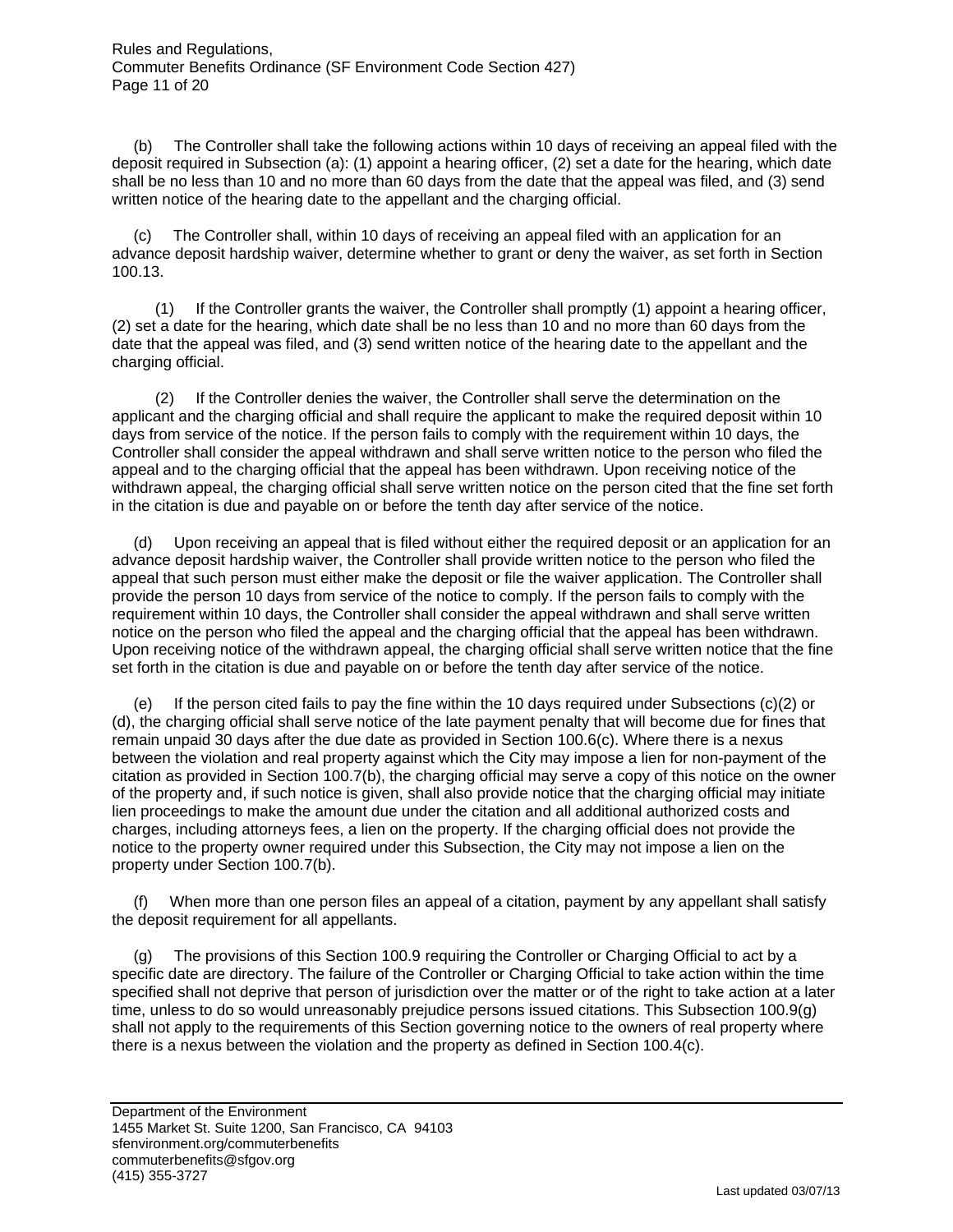#### **SEC. 100.10. CHARGING OFFICIAL REQUIRED TO SUBMIT SUPPORTING DOCUMENTS.**

 Upon receiving notice that the Controller has scheduled a hearing on an appeal, the charging official shall, within three City business days, serve the appellant and the hearing officer with records, materials, photographs, and other evidence on which the charging official intends to rely at the hearing to support the citation. The charging official may serve this information at any earlier time; if the Controller has not yet appointed a hearing officer, the charging official may serve the information on the Controller, who shall provide it to the person appointed as hearing officer. If the charging official does not serve the information required under this Section within three City business days, the hearing officer may grant a request by the charging official to allow later service and may find good cause to continue the hearing because of the delayed service.

#### **SEC. 100.11. HEARING PROCEDURES.**

 (a) The hearing officer shall conduct all appeal hearings under this Chapter and shall be responsible for deciding all matters relating to the hearing procedures not otherwise specified in this Chapter or in regulations adopted by the Controller. The charging official shall have the burden of proof in the hearing. The hearing officer may continue the hearing at his or her own initiative or at the request of either party. The hearing officer may request additional information from the charging official or the person cited.

 (b) The hearing need not be conducted according to technical rules of evidence and witnesses. Any relevant evidence is admissible if it is the sort of evidence on which responsible persons are accustomed to rely in the conduct of serious affairs.

(c) The following provisions shall also apply to the appeal procedure:

 (1) A citation that complies with the requirements of Section 100.3(b) and any additional evidence submitted by the charging official pursuant to Section 100.10 shall be prima facie evidence of the facts contained therein;

(2) The appellant shall be given the opportunity to present evidence concerning the citation; and

 (3) The hearing officer may accept testimony by declaration under penalty of perjury relating to the citation from any party if he or she determines it appropriate to do so under the circumstances of the case.

#### **SEC. 100.12. REQUIREMENT TO EXHAUST ADMINISTRATIVE REMEDIES.**

 (a) The failure of the person cited to take the actions set forth in Subsection (c) shall constitute a failure to exhaust administrative remedies and shall preclude the person cited from obtaining judicial review of the validity of the citation.

 (b) Where there is a nexus between the violation for which a citation issued and real property as defined in Section 100.4(c), the failure of the owner of such property to take the actions set forth in Subsection (c) shall constitute a failure to exhaust administrative remedies and shall preclude the property owner from obtaining judicial review of the validity of the citation.

(c) This Section applies to the following:

(1) The failure to file an appeal within the time required by Section 100.9(a).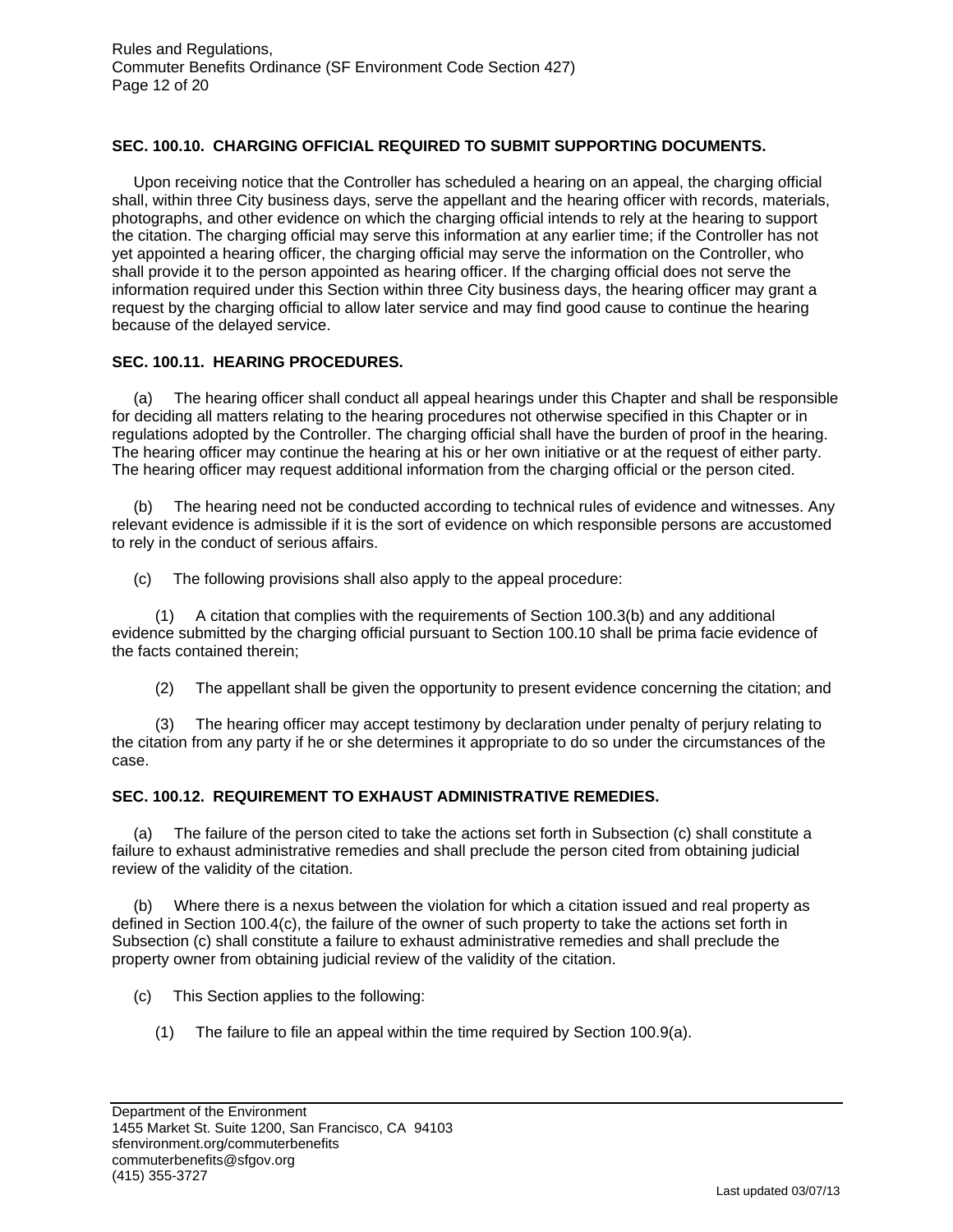Rules and Regulations, Commuter Benefits Ordinance (SF Environment Code Section 427) Page 13 of 20

 (2) The failure to file an application for a waiver of the deposit requirement within the time required by Section 100.9, unless another appellant has deposited the amount of the fine.

 (3) The failure to complete the appeal by depositing the amount of the fine within the time required by Section 100.9, unless another appellant has done so.

#### **SEC. 100.13. ADVANCE DEPOSIT HARDSHIP WAIVER - UNDUE HARDSHIP.**

(a) Any person may seek a waiver from the deposit requirement set forth in Section 100.9(a).

 (b) The person requesting a waiver shall file an application on a form prescribed by the Controller, with supporting materials, no later than 30 days from the date of service of the citation. The supporting materials shall include a declaration under penalty of perjury setting forth the circumstances demonstrating that the deposit requirement would impose an undue hardship on the applicant, as well as any documents or other information that the applicant wants the Controller to consider in support of the application for a waiver.

 (c) The Controller shall determine within 10 days of receiving the application whether to grant or deny a waiver, setting forth the reason for the determination. The Controller shall serve the written determination on the applicant and the charging official. The Controller's written determination shall be a final administrative determination.

#### **SEC. 100.14. DETERMINATION OF THE HEARING OFFICER.**

 (a) After considering all of the testimony and evidence submitted by the parties, the hearing officer shall issue a written decision upholding, modifying or vacating the citation and shall set forth the reasons for the determination. The determination of the hearing officer shall be a final administrative determination.

 (b) If the hearing officer upholds the citation, the City shall retain the amount of the fine that the appellant deposited with the City. If no appellant has deposited the fine with the City, the hearing officer shall set forth in the decision a schedule for payment of the fine. The person cited shall pay the fine by the date or dates set forth in the hearing officer's schedule and the failure to do so shall result in the assessment of late payment fees as set forth in Section 100.6(c).

 (c) If the hearing officer vacates the citation, the City shall promptly refund the deposit. If the hearing officer partially vacates the citation, the City shall promptly refund that amount of the deposit that corresponds to the hearing officer's determination. The refund shall include interest at the average rate earned on the City's portfolio for the period of time that the City held the deposit as determined by the Controller.

 (d) The hearing officer shall serve the appellant and the charging official with a copy of the determination and notice of the right of the appellant to seek judicial review pursuant to California Government Code Section 53069.4.

(e) Absent good cause, the hearing officer shall hear multiple appeals of a citation at the same time.

#### **SEC. 100.15. RIGHT TO JUDICIAL REVIEW.**

 (a) Any person aggrieved by the action of the hearing officer taken pursuant to this Chapter may obtain review of the administrative decision by filing a petition for review in accordance with the timelines and provisions set forth in California Government Code Section 53069.4.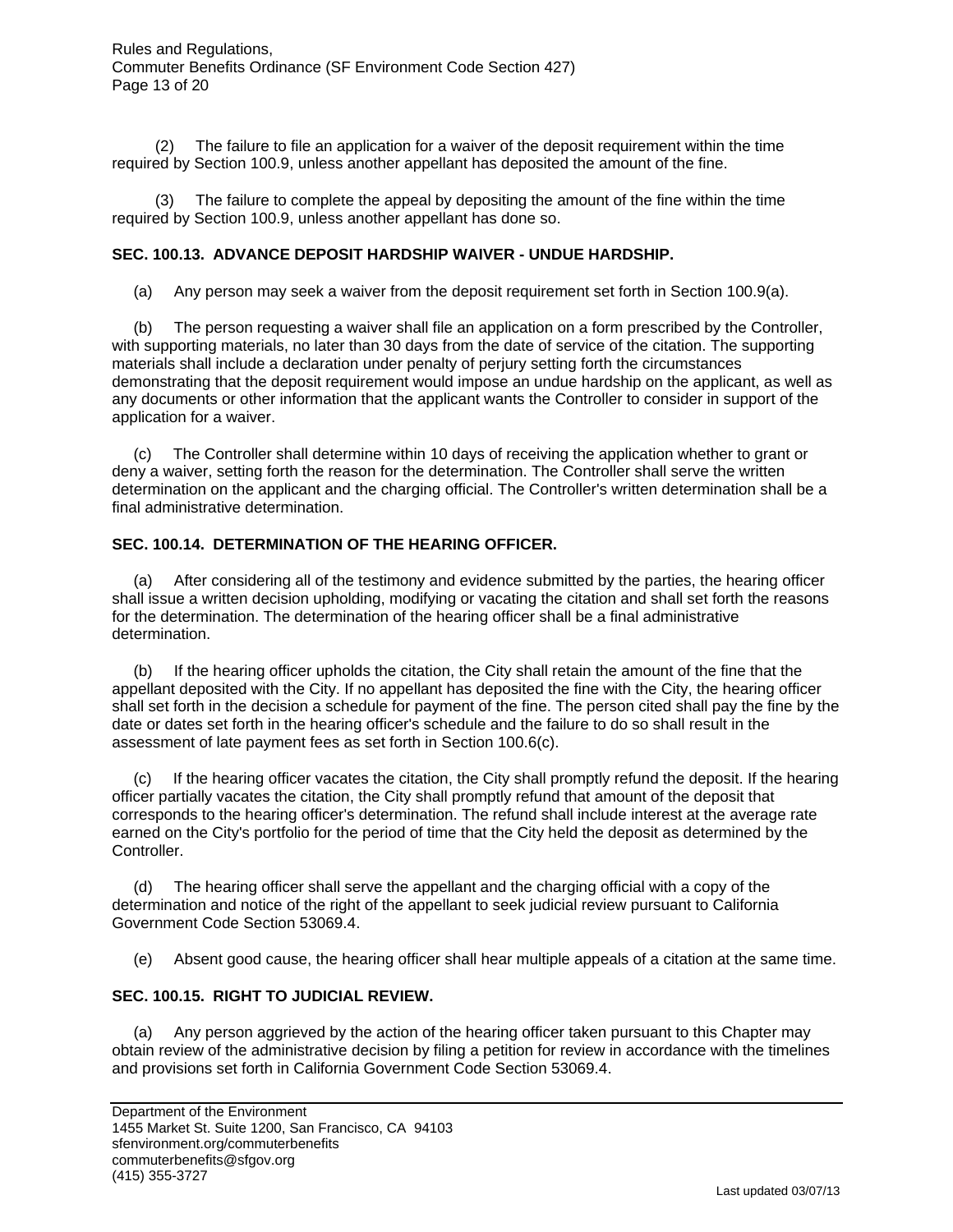Rules and Regulations, Commuter Benefits Ordinance (SF Environment Code Section 427) Page 14 of 20

 (b) If a final order of a court of competent jurisdiction determines that the City has not properly imposed a fine pursuant to the provisions of this Chapter, and if the fine has been deposited with the City as required by Section 100.9, the City shall promptly refund the amount of the deposited fine, consistent with the court's determination, together with interest at the average rate earned on the City's portfolio for the period of time that the City held the fine amount as determined by the Controller.

#### **SEC. 100.16. CONTROLLER MAY ADOPT REGULATIONS.**

 The Controller may adopt regulations governing the citation and hearing procedure set forth in this Chapter.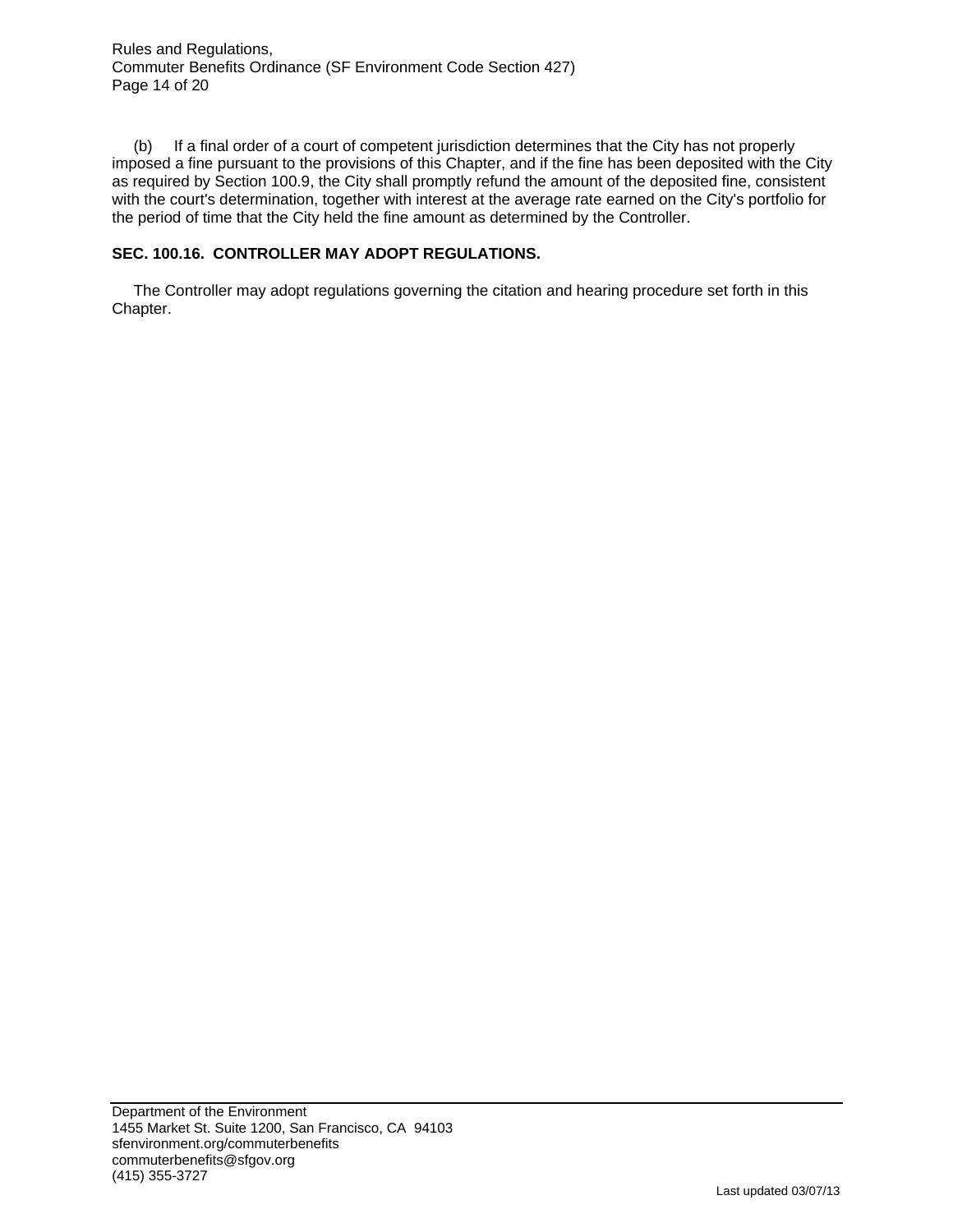# **Appendix A – Compliance Reporting Form**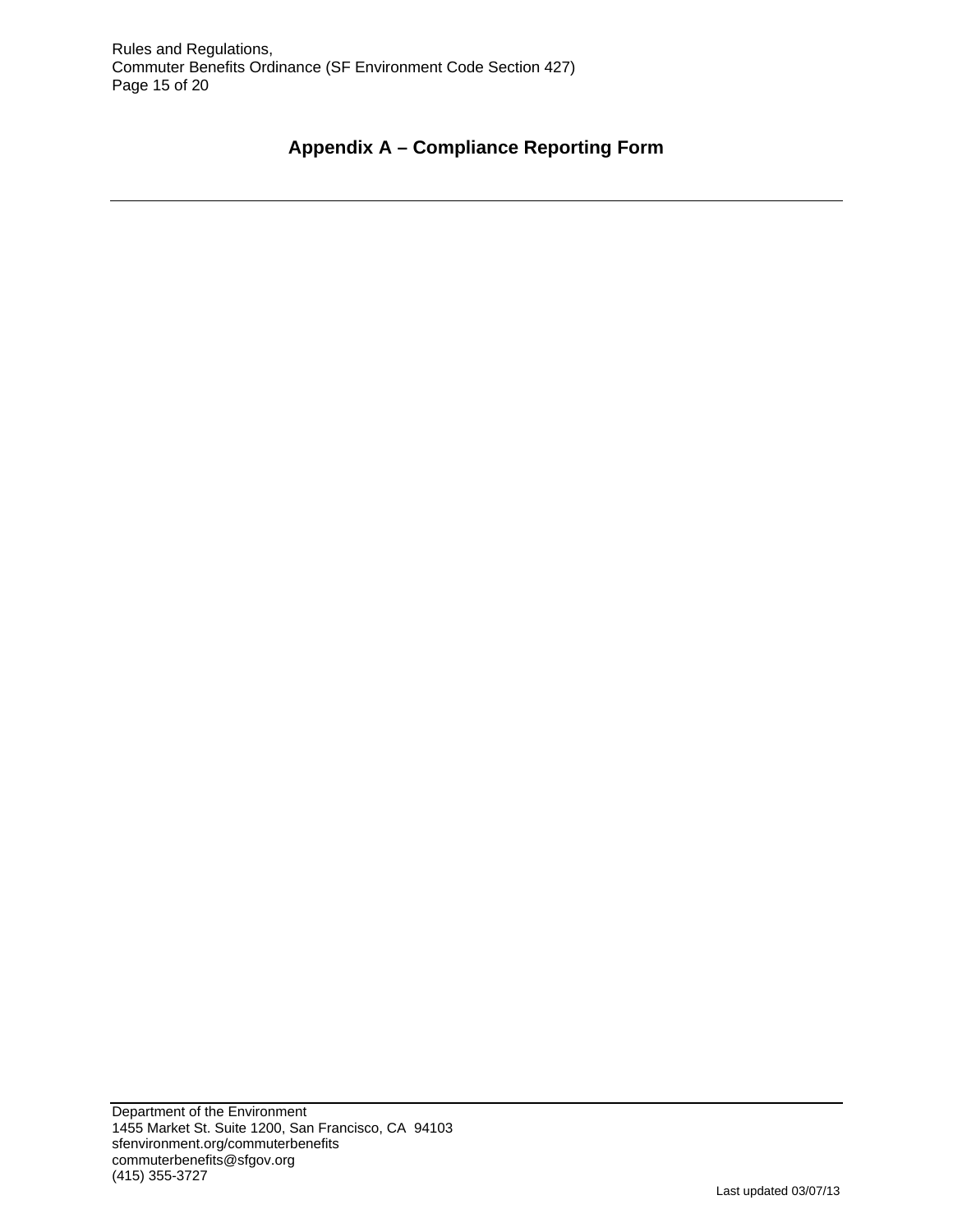# San Francisco Commuter Benefits Ordinance 2013 Compliance Form

The Commuter Benefits Ordinance requires San Francisco businesses with 20 or more nationwide employees to offer one of the following benefits to their San Francisco employees:

- 1. A monthly pre-tax deduction, up to \$245/month, to pay for transit or vanpool expenses.
- 2. A monthly subsidy for transit or vanpool expenses equivalent to the value of the San Francisco Muni Fast Pass (including travel on BART), currently \$74/month.
- 3. Shuttle service on a company-funded bus or van between employee home and place of business.

# **All businesses subject to the Ordinance should fill out a Compliance Reporting Form by April 30, 2013.**

Please complete form online at www.commuterbenefits.org, or submit completed paper form:

- By email to commuterbenefits@sfgov.org
- By fax to (415) 554-6393
- By mail to 1455 Market St., Suite 1200, San Francisco, CA 94103

If you have any other questions about the 2013 Compliance Reporting Form or need assistance complying with the Ordinance, please call (415) 355-3727 or email CommuteSmart@sfgov.org.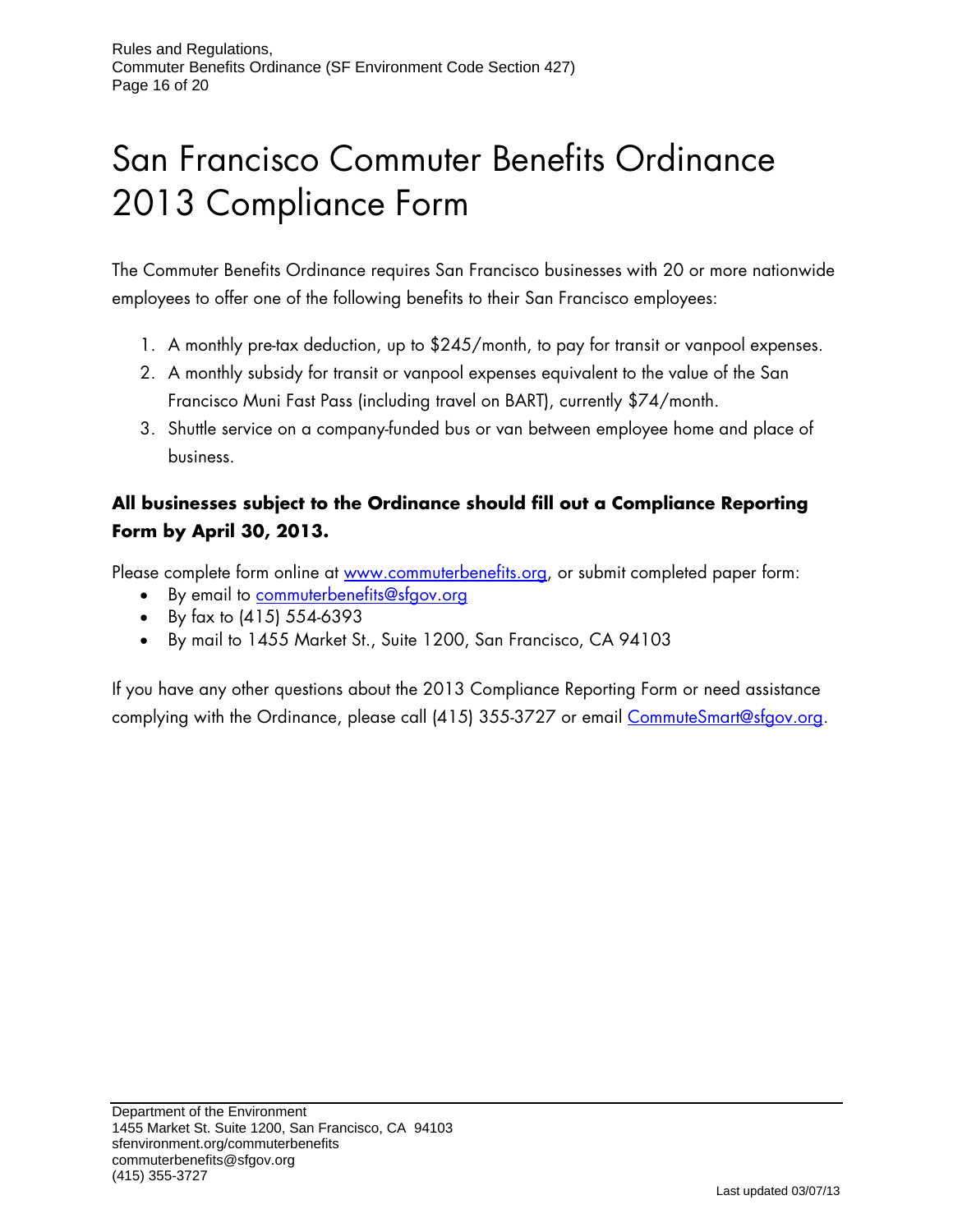Required questions are marked with a \*. Incomplete forms will not be accepted.

| <b>Employer Information</b>                                   |                        |                                    |  |  |
|---------------------------------------------------------------|------------------------|------------------------------------|--|--|
| Business Registration Certificate Number (Must be 6 digits):* |                        |                                    |  |  |
| <b>Business Name:*</b>                                        |                        |                                    |  |  |
| <b>Business Website:</b>                                      |                        |                                    |  |  |
| <b>Business Street Address (Headquarters):*</b>               |                        |                                    |  |  |
| Business Suite/Floor (Headquarters):*                         |                        |                                    |  |  |
| <b>Business City (Headquarters):*</b>                         |                        |                                    |  |  |
| Business State/Province/Region(Headquarters):*                |                        | Business Zip Code (Headquarters):* |  |  |
| Nationwide Employee Count:*                                   |                        |                                    |  |  |
| Contact Name:*                                                | Contact Title:*        |                                    |  |  |
| Contact Email:*                                               | Contact Phone Number:* |                                    |  |  |

## **Program Information**  This business is:\* Exempt from the Commuter Benefits Ordinance  $\Box$  Required to comply with the Commuter Benefits Ordinance My business offers Pre-Tax Transit/Vanpool Deductions:  $*$   $\Box$  Yes  $\Box$  No My business offers an Employer-Paid Subsidy for Transit/Vanpool: $*$   $\Box$  Yes  $\Box$  No My business offers an Employer-Paid Subsidy for Bicycle Maintenance: $*$   $\Box$  Yes  $\Box$  No My business offers an Employer-Paid Shuttle Service:  $*$   $\Box$  Yes  $\Box$  No Did you start your commuter benefits program because of the Commuter Benefits Ordinance?\* □ Yes  $\Box$  No Is your commuter benefits program:\* Company-Wide Just in San Francisco Did you begin offering your commuter benefits program company-wide because of the Ordinance?\* □ Yes  $\Box$  No Do you use a third-party vendor to help you administer your program?\*  $\Box$  Yes  $\Box$  No As of today, how many San Francisco employees are eligible for your commuter benefits program?\* As of today, how many San Francisco employees are participating in your commuter benefits program?\*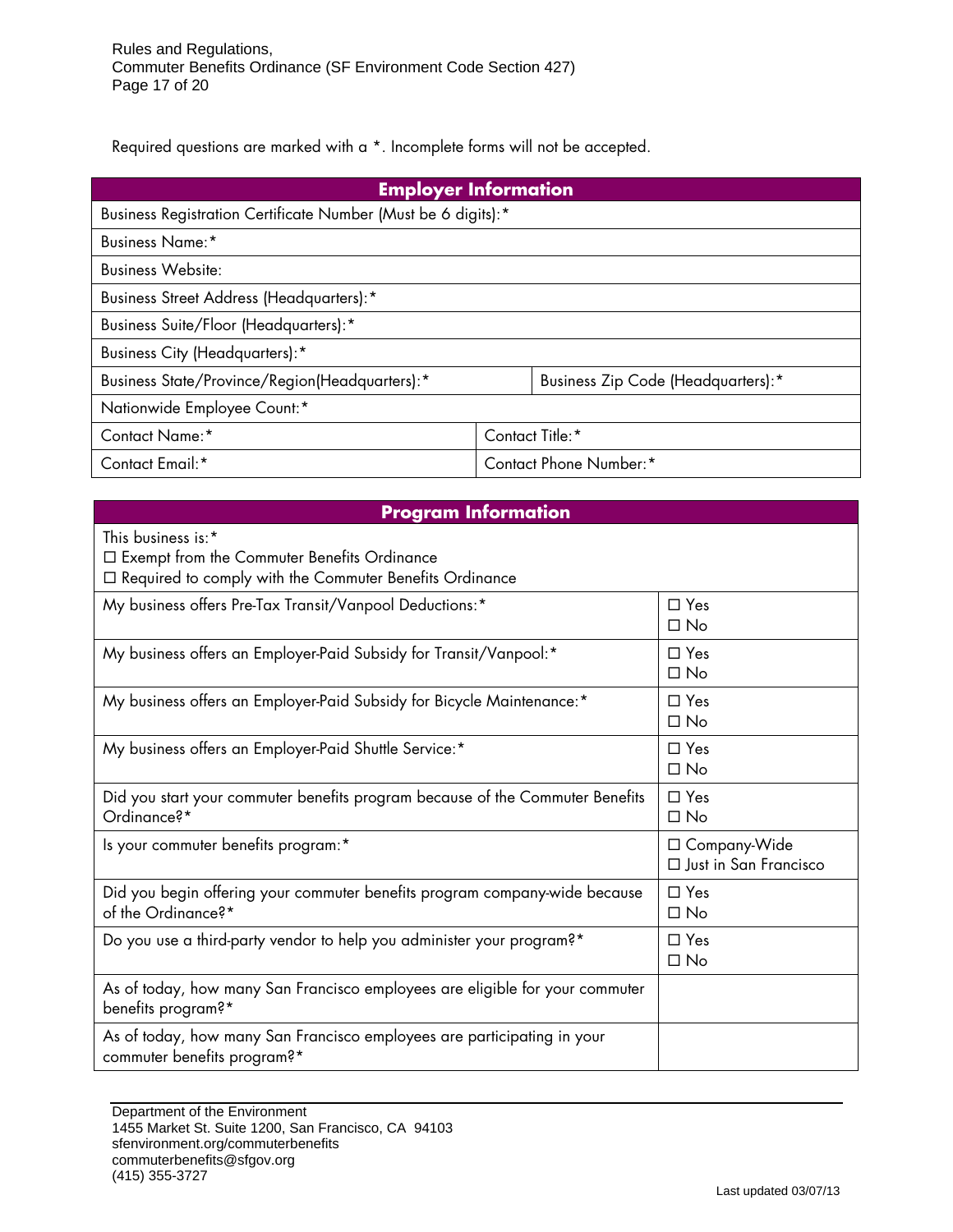| Any additional information you would like to include:                                                                                                                                                                                                                                                                  |                         |
|------------------------------------------------------------------------------------------------------------------------------------------------------------------------------------------------------------------------------------------------------------------------------------------------------------------------|-------------------------|
| How were you notified to fill out the Compliance Reporting Form?*<br>$\Box$ Email from the Department of the Environment<br>□ Mailing about the Commuter Benefits and Healthcare Ordinances<br>$\Box$ By a colleague at my organization<br>$\Box$ Business association announcement<br>□ Social Media<br>$\Box$ Other: |                         |
| Would you like to be added to our email list to receive periodic updates on the<br>Commuter Benefits Ordinance, transit changes, and other San Francisco<br>transportation news?*                                                                                                                                      | $\Box$ Yes<br>$\Box$ No |
| Do you have any further questions about the Ordinance? Include your question(s) below and Department of<br>the Environment staff will contact you.                                                                                                                                                                     |                         |

## **By signing this verification, I certify that the information on this Compliance Reporting Form is accurate and true to the best of my knowledge.**

| $\sim$     | -     |
|------------|-------|
| Signed by: | Date: |
| Signature: |       |

For more information on the Commuter Benefits Ordinance, please visit www.commuterbenefits.org or contact the San Francisco Department of the Environment at (415) 355-3727 or commuterbenefits@sfgov.org.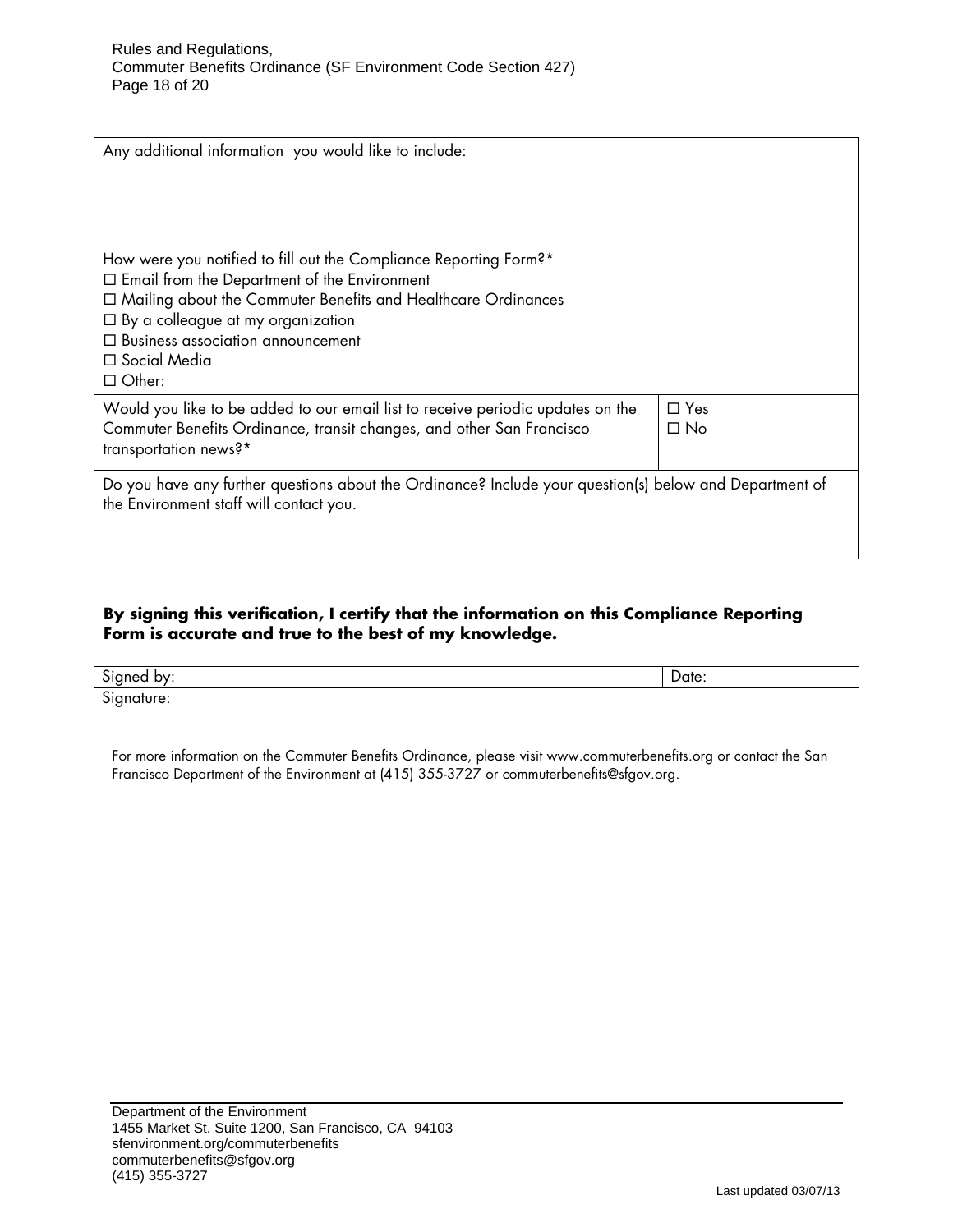# **Appendix B – Voluntary Waiver Form**